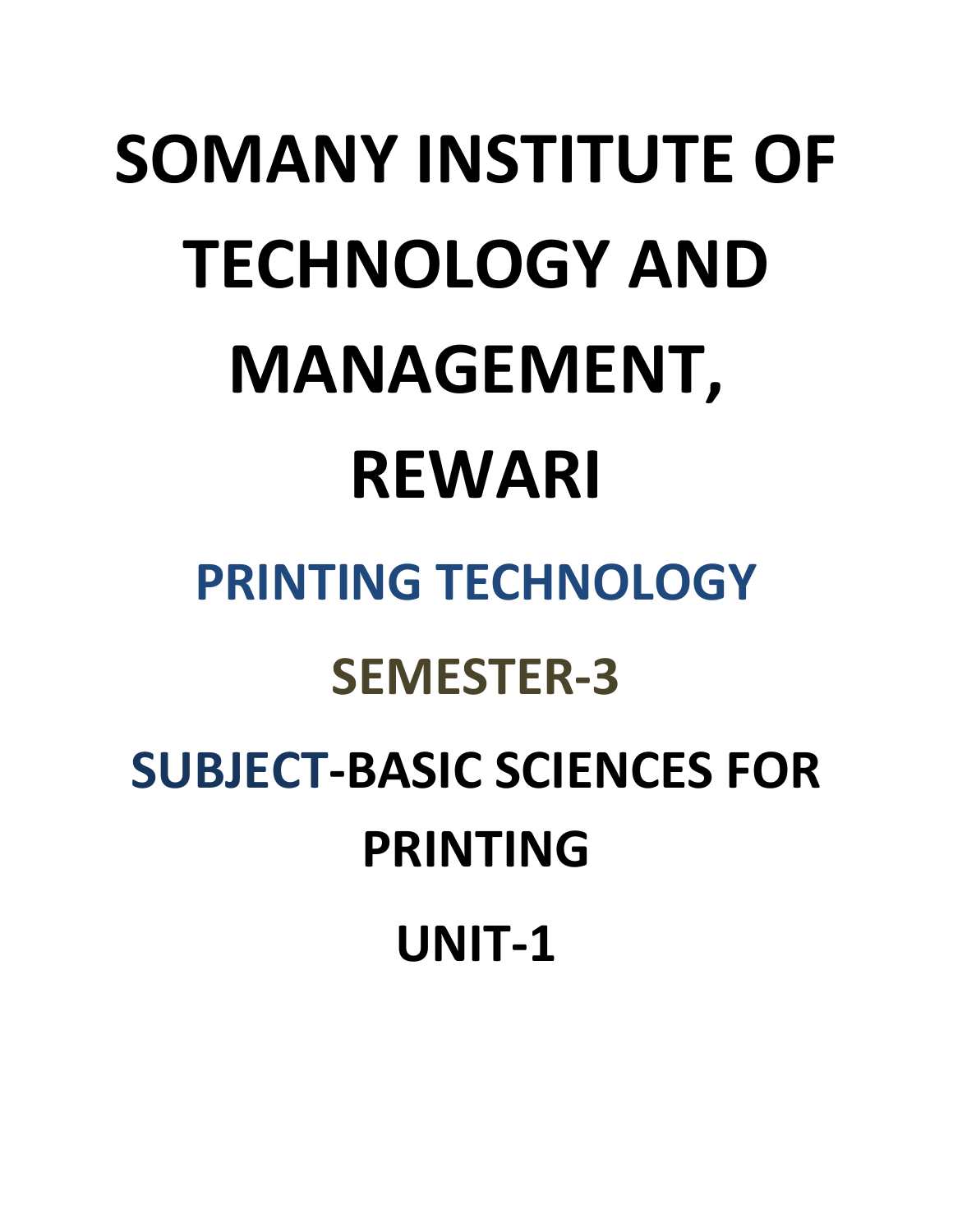## **DEFINITION OF Ph –**

**PH**, quantitative measure of the acidity or basicity of aqueous or other [liquid](https://www.britannica.com/science/liquid-state-of-matter) solutions. The term, widely used in [chemistry,](https://www.britannica.com/science/chemistry) [biology,](https://www.britannica.com/science/biology) and [agronomy,](https://www.britannica.com/science/agronomy) translates the values of the concentration of the [hydrogen ion](https://www.britannica.com/science/hydrogen-ion)—which ordinarily ranges between about 1 and 10−<sup>14</sup> gram-equivalents per litre—into numbers between 0 and 14. In pure [water,](https://www.britannica.com/science/water) which is neutral (neither acidic nor alkaline), the concentration of the hydrogen ion is 10−<sup>7</sup> gram-equivalents per litre, which corresponds to a pH of 7. A [solution](https://www.britannica.com/science/solution-chemistry) with a pH less than 7 is considered [acidic;](https://www.britannica.com/science/acid) a solution with a pH greater than 7 is considered [basic,](https://www.britannica.com/science/base-chemical-compound) or alkaline.

### **METHOD OF DETERMINIG pH –**

#### **(1) Measuring pH Using an Indicator**

This category basically includes two methods: One involves comparing the standard color corresponding to a known pH with the color of an indicator immersed in the test liquid using buffer solution. The other method involves preparing pH test paper which is soaked in the indicator, then immersing the paper in the test liquid and comparing its color with the standard color. This method is simple, but prone to error. A high degree of accuracy cannot be expected.

- \* Various errors include;
- Error due to high salt concentration in the test liquid
- Error due to the temperature of the test liquid
- Error due to organic substances in the test liquid

The indicator method cannot measure the pH of high-purity water, since the influence of the indicator itself is too large.

#### **(2) Hydrogen-Electrode Method**



A hydrogen electrode is made by adding platinum black to platinum wire or a platinum plate. It is immersed in the test solution and an electric charge is applied to the solution and the solution is saturated with hydrogen gas.The electrode potential is measured between platinum black electrode and silver chloride electrode. This potential is inversely proportional to pH of the solution.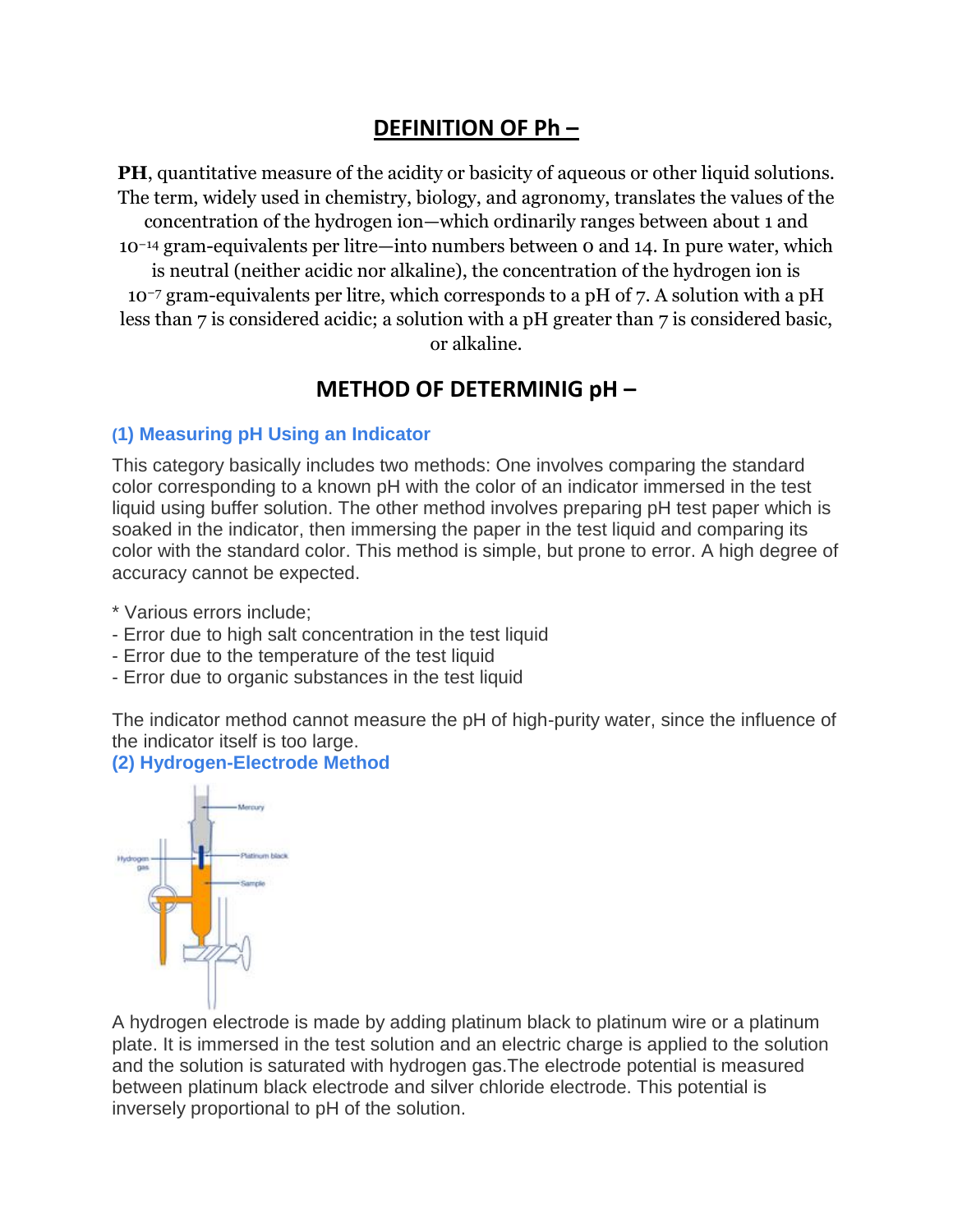The hydrogen-electrode method is a standard among the various methods for measuring pH. The values derived using other methods become trustworthy only when they match those measured using hydrogen electrode method.

However, this method is not appropriate for daily use because of the effort and expense involved, with the inconvenience of handling hydrogen gas and great influence of highly oxidizing or reducing substances in the test solution.

#### **(3) Quinhydron-Electrode Method**

When quinhydrone is added to a solution, it separates into hydroquinone and quinone. Because quinone's solubility varies depending on the pH value of the solution, pH can be determined from the voltage between a platinum and reference electrode.

Although this method is simple, it is seldom used today, because it does not work when oxidizing or reducing substances are involved, or when the test solution has a pH above 8 or 9.

Note: Quinhydron solution of a certain pH is sometimes used to check whether an ORP meter is operating normally. The principle of the quinhydron electrode is applied in such a case.

#### **(4) Antimony-Electrode Method**

This method involves immersing the tip of a polished antimony rod into a test solution, also immersing a reference electrode, and measuring pH from the difference in potential between them. This method was once widely used because the apparatus is sturdy and easy to handle. However, its application is now quite limited because results vary depending on the degree of polish of the electrode, and reproducibility is low.

Note: This method is now used only in cases where a high degree of accuracy is not required (only for industrial use) and the test solution contains F- . **(5) Glass-Electrode Method**

The glass electrode method uses two electrodes, a glass electrode and reference electrode, to determine the pH of a solution by measuring the voltage (potential) between them.

This method is the one most commonly used for pH measurement, since the potential quickly reaches equilibrium and shows good reproducibility, and because the method can be used on various types of solutions, with oxidizing or reducing substances having very little impact on the result.

The glass electrode method is widely used, not only in industry but also in many other fields.

In its "Methods of pH Measurement" section, JIS states, "Since measurement using a hydrogen electrode, as described in the definition section, is not necessarily appropriate, measurement using a glass electrode is recommended for industrial pH measurement."

#### (**6**)**Semiconductor sensor methods**

The semiconductor pH sensor, whose development started around 1970, replaces a glass electrode with a semiconductor chip. This sensor, known as an ion sensitive field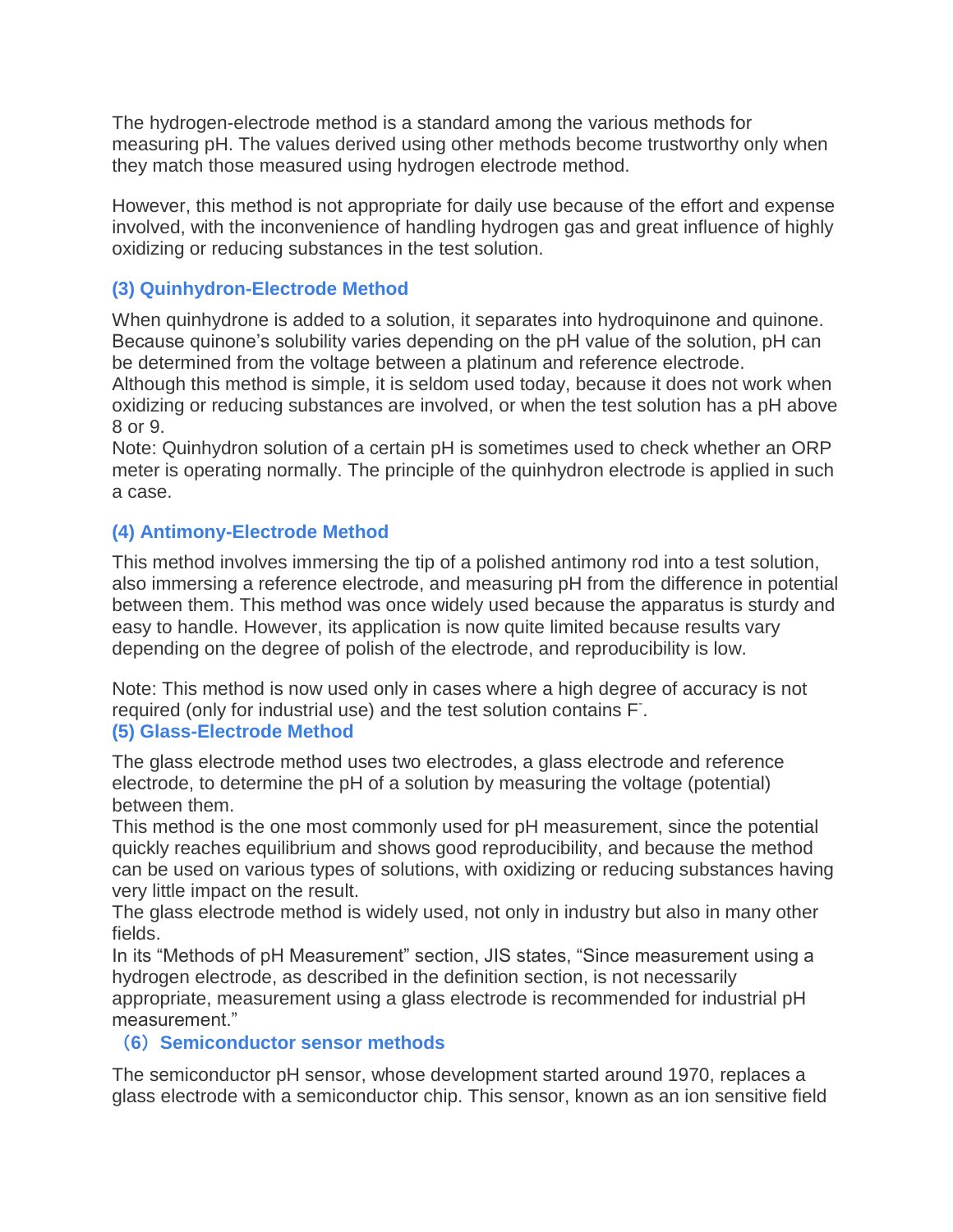effect transistor (ISFET), is not only resistant to damage but also easily miniaturized. Miniaturization allows the use of smaller amounts of sample for measurement, and makes it possible to perform measurements in very small spaces and on solid state surfaces. This sensor promises useful applications in measurement in the fields of biology and medicine.

## **IMPORTANCE OF PH IN PRINTING AND PACKAGING-**

Water based inks for printing have gained traction as an environmentally friendly alternative printing ink. Instead of emitting volatilized chemical solvents, water evaporates from ink leaving behind pigments. Use of water-based inks has been limited due to compatibility with substrate materials, but they are successfully used in a number of applications including printing on paper, fabric, and some plastics.

Water based inks perform differently from other inks that rely on evaporation for drying. For instance, water-based inks incorporate into fabric and paper fibers more easily, thus making for thinner printing and a breathable final product. Due to the differences in application, some effort is required to alter process and handling when switching from solvent-based inks. Inks are designed to stay wet during the printing process and be dry enough before the next process, therefore drying can neither be too fast nor too slow. Water-based inks, especially, require high control over drying speed since water evaporates more slowly than chemical solvents.

# Ink Stability Depends on pH

Ink is comprised of extremely small particles and the stability of those particles in a solution are dependent on the solution pH. A larger gradient between the solution pH and the surface charge result in more stable particles. Most commercial water based inks are stable at an alkaline pH. Inks that have particles stable under neutral pH conditions exist, but are costlier.

Amines, a relative of ammonia, are an additive that works to address several ink control parameters; amines are added to increase and maintain pH for stability, to control ink drying time through amine choice, and to increase solubility of other ink additives such as resins. Different amines and different pH values result in different drying times; types of amines used for ink formulations are often referred to as faster and slower amines.

# Viscosity Tuning via pH

Previous ink formulations required stringent pH monitoring and knowledge of chemistry to keep inks stable during a printing process. Modern inks are less subject to pH shift, however, monitoring is not only important for ink stability. In water based inks, pH is strongly tied to viscosity, which affects the color and texture of printed material. Color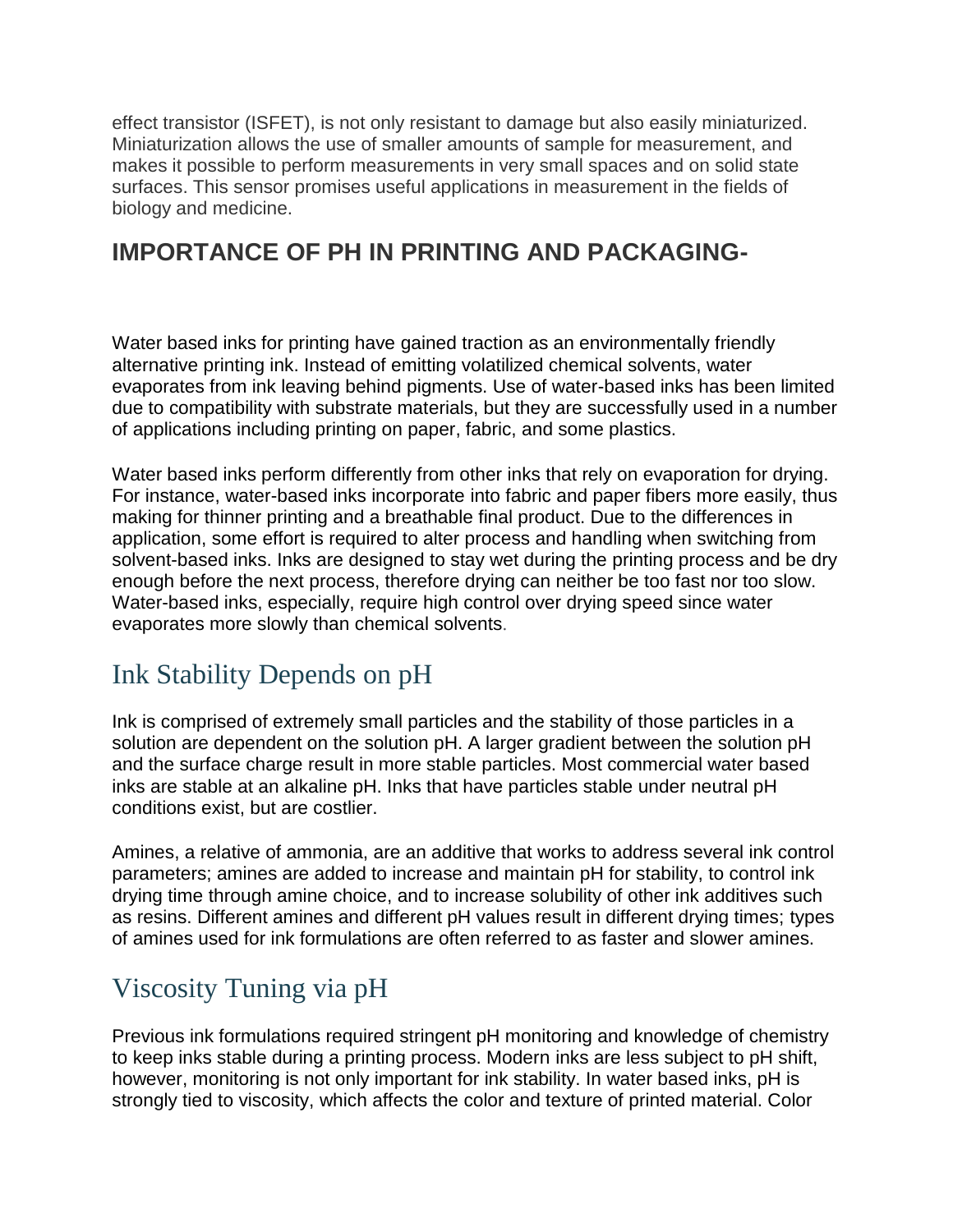consistency relies on maintaining a constant viscosity because thicker ink will deliver more colorant and thinner ink less colorant. Viscosity also affects solvent retention and thus plays a role in drying rates.

Even small viscosity shifts can result in printing variation, thus pH monitoring can result in a more consistent printing run. Lower pH increases the rate of evaporation and thus can result in a thicker ink. Conversely, higher pH results in a thinner ink than expected due to less evaporation. Effects are significant when large volumes of ink are used. Intuitively, using large volumes may seem to ensure color consistency, but it may also leave the process at risk for chemical shifts.

Though small pH changes can affect viscosity, fortunately, pH adjustment and correction is relatively simple. While viscosity can be adjusted by the addition of water, tuning by water addition only helps after viscosity has shifted. Instead, by monitoring and maintaining pH, viscosity shifts can be avoided. The more monitoring and correcting, the better the printing result. The result of improved ink stability and improved process control means that printing today is easier than ever to maintain consistent print and color quality

## **CONDUCTIVITY-**

**Conductivity** is the measure of the ease at which an electric charge or heat can pass through a material. A conductor is a material which gives very little resistance to the flow of an electric current or thermal energy. Materials are classified as metals, semiconductors, and insulators. Metals are the most conductive and insulators (ceramics, wood, plastics) the least conductive.

#### **Electrical**

**conductivity** tells us how well a material will allow electricity to travel through it. Many people think of copper wires as something that has great electrical conductivity.

**Thermal conductivity** tells us the ease upon which thermal energy (heat for most purposes) can move through a material. Some materials like metals allow heat to travel through them quite quickly. Imagine that with one hand you are touching a piece of metal and with the other, a piece of wood. Which material would feel colder? If you said, "metal," you would be correct. But, in fact, both materials are in fact the same temperature. This is relative thermal conductivity. Metal has a